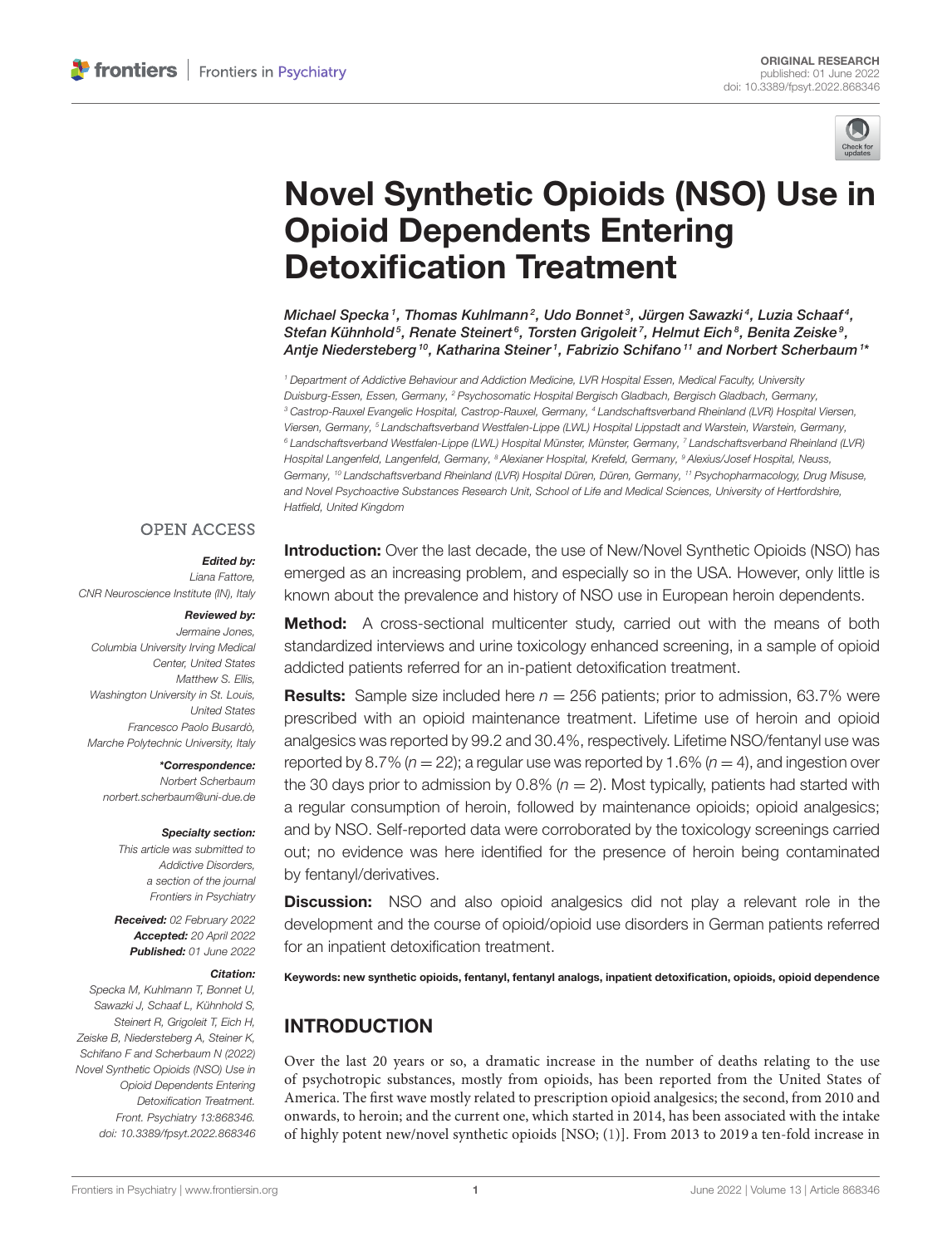the age-adjusted synthetic opioid death rate was observed in the USA, accounting for approximately one half of the total of 70,630 drug overdose deaths in 2019 [\(2\)](#page-6-1). Over the past decade, an opioid crisis has also been recorded in Canada, driven by both illicit and prescription opioid misuse [\(1\)](#page-6-0); Australia; and in the United Kingdom [\(3,](#page-6-2) [4\)](#page-6-3).

One could wonder if the opioid epidemic has affected a range of other countries also [\(5\)](#page-6-4), and whether or not this may have been driven by NSO intake. NSOs include fentanyl and its analogs (e.g., acetylfentanyl, butyrfentanyl, furanylfentanyl, ocfentanil, acrylfentanyl and para-fluoroisobutyrfentanyl); other synthetic opioids such as AH-7921 (e.g., a benzoamide), U-47700 (e.g., a compound closely related to AH-7921), MT-45 (e.g., a piperazine); and many others [\(6–](#page-6-5)[8\)](#page-6-6). According to the European Monitoring Centre for Drugs and Drug Abuse [\(9\)](#page-6-7), some 700 deaths involving fentanyl, and nearly 400 deaths involving fentanyl analogues, were reported in 2016–2017 within the European Community. Finland accounted for most cases, but 13 further countries were involved, including Estonia, Germany, Sweden, and the United Kingdom.

By far, the most dangerous among these NSOs are fentanyl and its derivatives. Compared with other opioids, they have a lower price and higher potency, fentanyl 50–100 times, and carfentanil 10,000 times, more potent than heroin and morphine, and the risk of accidental overdose is much increased [\(8\)](#page-6-6). A possible complication of NSO use is the induction of muscle rigidity, including chest wall rigidity ("wooden chest syndrome"), which makes assisted ventilation and breathing difficult [\(10\)](#page-6-8). In addition, higher doses or repeated dosing of the opioid antagonist naloxone are required to reverse overdoses in emergency situations, which raises concerns about the adequacy of this treatment [\(11\)](#page-6-9).

In the USA, nearly 80 percent reported of having used prescription opioids prior to heroin [\(12,](#page-6-10) [13\)](#page-6-11). In such cases, one could tentatively argue that a long-term prescription of opioid analgesics would be associated with both tolerance and dependence, and this would be followed by a switch to illicit opioids/opioids such as heroin and/or NSO. Concerns about growing problem of illicitly manufactured fentanyl and the possible advent of a synthetic opioid crisis also in Europe have been raised early [\(14\)](#page-6-12).

In Germany NSOs have been detected in single cases of patients presenting with opioid overdose in emergency departments, and of fatalities [\(15\)](#page-6-13), but as with most of the rest of Europe, NSO use still seems to be a marginal phenomenon [\(1\)](#page-6-0). It cannot be ruled out that in part this is due to underreporting. The prevalence of NSO use is difficult to estimate; users may often be unaware of the index NSO being ingested (e.g., they may know only a brand or street name of their compound), or that they are consuming an NSO at all, if mixed with marketed substances (e.g., cocaine, heroin), and the NPS/NSO drug market scenario is continuously changing. Furthermore, at least until recently many medical examiners did not test for NSOs, unless there was a specific reason to do so [\(16\)](#page-6-14), with routinely used toxicology screens (i.e., immunoassays for heroin and its metabolites) not being able to detect NSOs [\(17\)](#page-6-15).

Summarizing, it is still unclear whether NSOs and opioid analgesics play an important role in the development of opioid use disorder (OUD) outside the USA, and how much heroin users, either untreated or currently in opioid-assisted treatment, are attracted by NSOs. As long as NSOs are not routinely assessed/identified in drug screenings, their potential use could be an issue for example for prison inmates; for residents in therapeutic facilities; or in association with official driving license issues, if active opioid users want to submit apparently opioidfree biological specimens for testing, in order to retain or regain their license. Hence, the goal of the present study was to assess the prevalence and history of NSO use in an opioid (mostly heroin) addicted patient population, and its possible relationship with sociodemographic and clinical data.

# METHODS

# Study Design

The present study analyzed data from a cross-sectional multicentre study focussing on the prevalence of multiple drug use in patients starting an in-patient detoxification from illicit drugs [\(18\)](#page-6-16). Data from an additional participating center were added to the database. In the present analysis only patients with an opioid dependence as a primary diagnosis were included.

All ten participating institutions, located in the Western part of Germany (North Rhine—Westphalia), were members of an association of facilities and professionals in the field of drug treatment and drug detoxification ("Fachverband Qualifizierte stationäre Entzugsbehandlung Opiatabhängiger"). In the participating detoxification wards, patients routinely underwent at admission an anamnestic interview, which included questions concerning past and present drug use. A range of basic socio-demographic characteristics (e.g., age, gender, migrant background, current relationship status, living with children, current employment) were here recorded; for the purpose of the present study, the interview was standardized with regard to both questions and answers, and specific questions about NPS and NSO use were included. The laboratory analysis of the drug screenings routinely taken at treatment admission was expanded to include a range of NPS. This required an additional transfer of urine samples to an external laboratory and was not carried out by all participating facilities (see below). The study was reviewed and agreed upon by the ethics board of the Medical Faculty, University Duisburg Essen (File Number 18-8580-BO). Data were collected during the years 2018 and 2019.

# Recruitment, Inclusion and Exclusion **Criteria**

During the 8–12 weeks study period in a center, all of its eligible patients were invited to participate. If patients complied with this request, they were informed about study aims, study procedures, and data protection measures. In particular, patients were informed that their data were stored and analyzed in pseudonymous form; all recruited patients gave their written informed consent.

Exclusion criteria were as follows: insufficient understanding of the German language to fully understand the study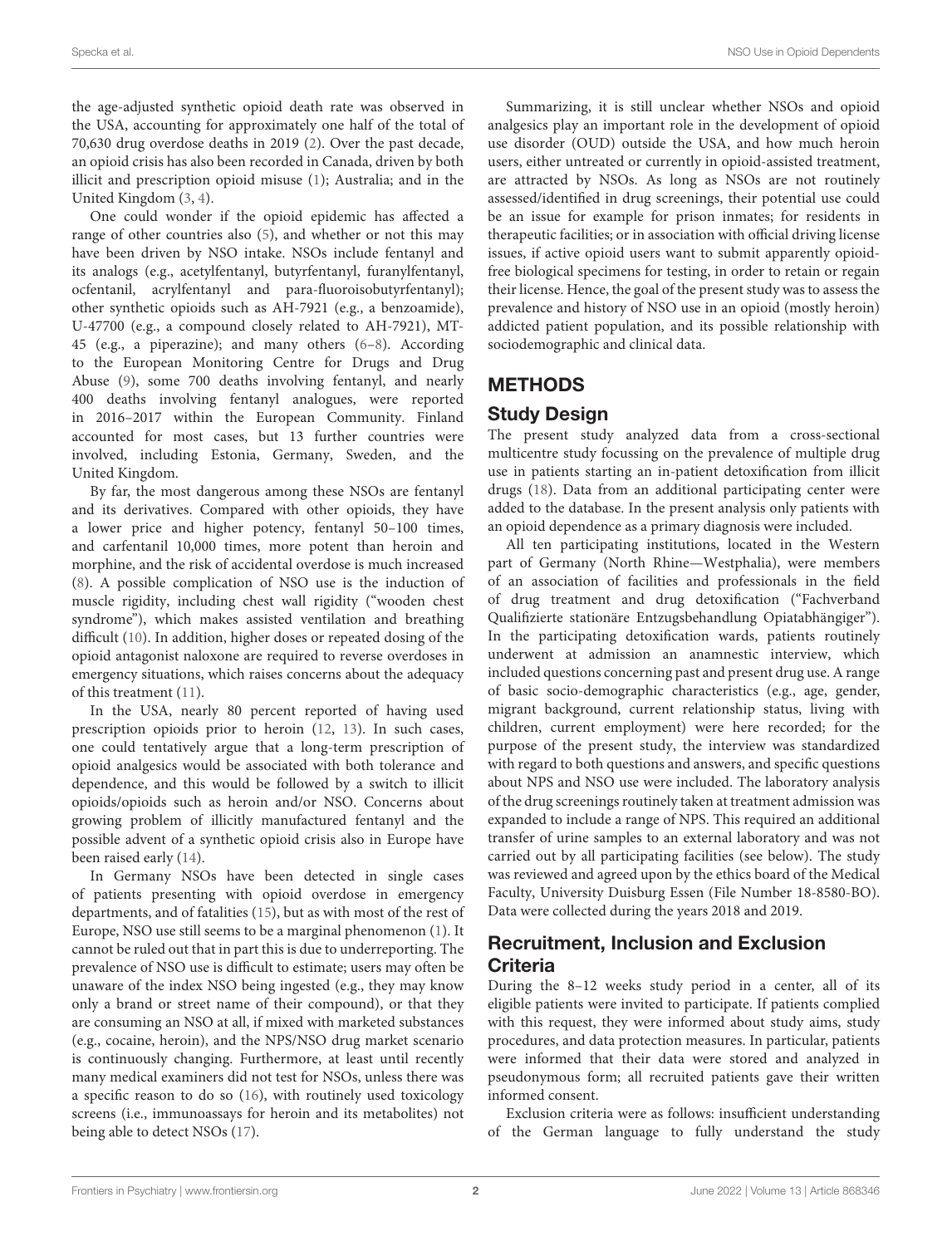information; presence of a cognitive impairment, including severe symptoms of intoxication or withdrawal, which prevented the full understanding of both study information and/or of interview questions (patients could be approached later during their treatment, if withdrawal or intoxication symptoms had receded); current occurrence of a severe psychiatric disorder (e.g., acute psychosis), which possibly impaired full understanding of the study information. Patients could object to study participation at any time, and without negative consequences. To be included, all patients had to present with a diagnosis of dependence from opioids/opioids, corroborated by an opioidpositive urine screening at admission.

### **Assessments**

The psychotropic drug use standardized questionnaire included the names of most widespread substances (e.g., heroin, methadone, buprenorphine, cocaine, cannabis, alcohol). One question was for "Other opioids (like Tramal etc.,)"; one other question was for "Illicit synthetic opioids (for example Carfentanyl, U-47700)". For each substance or class of substances, patients indicated if they had ever used it at least once during their lifetime. If the patient reported a lifetime use of an "other opioid" or of a synthetic opioid, s/he was asked for its specific name. With regard to those substances with stated lifetime use, patients were asked on how many of the 30 days before treatment entry they had consumed them, with which typical daily dosage, and by which route of ingestion. Both questions and answers' formats were adapted from the European Addiction Severity Index [\(19,](#page-6-17) [20\)](#page-6-18). After these questions about recent use, also details about previous use were asked for. This included levels of lifetime frequency (<5 times, 5–50 times, more than 50 times); historical years of regular consumption (defined here as at least weekly, e.g., every weekend); and years of daily/almost daily consumption. Comprehensiveness and feasibility of the interview were tested in a pilot study with 12 patients; questions and answering options were then improved where necessary. The interviews were carried out by medical staff members of the respective wards.

### Analytical Testing

In addition to the interview, urine specimens routinely sampled at admission from 6 out of 10 participating centers were sent to an external laboratory (LVR Klinik Viersen, head: Jürgen Sawazki). Four sites opted out of such additional urine analyses, to avoid additional workload. The determination of both NPS and traditional drugs of abuse (DOA) out of a urine matrix was performed utilizing Solide-Phase-Extraction (SPE), followed by a screening on a Gas Chromatography system coupled with a Time-of-Flight Mass spectrometer (GC-ToF-MS). Acetate buffer and beta-Glucuronidase/Aryl Sulfatase were added to 3 ml urine and incubated for 30 min at 56◦C. Afterwards, DOA extraction was performed according to a validated methodology on a SPE cartridge [\(21\)](#page-6-19). This step was followed by the injection of 1 µl of the extract into the GC-ToF-MS. To perform a sensitive analysis, all data were collected at a high detector voltage. A ToF system allows detecting every eluting analyte on a very high data rate, which allows the sensitive detection of very small amounts of psychoactive substances. This was felt here as particularly relevant, since most NPS are excreted out of the body in small concentrations and their metabolites in even smaller concentrations [\(22\)](#page-6-20), with metabolites providing important information on when the drug was ingested and which drug was consumed. The separation of the mixture was performed in 14 min, and this was followed by an automated deconvolution, which allowed the determination of coeluting substances as well. Spectra of those drugs identified from the current analysis were then compared to largely available existing libraries' (e.g., [SWGDRUG.ORG\)](SWGDRUG.ORG) spectra of already known drugs. These libraries are updated every 3 month. Modifications of the NPS occur on a regular basis. Changed substances will not be found in the existing libraries. After the changes, the mass spectrum of the chemical structure stays consistent, only the molecular mass changes. Looking at the similar mass spectrum, an experienced analyst can identify the class of the NPS, even if the specific substance is not found in the library. When suspicion of an NSO was arising, additional research was carried out to identify any further index molecule(s) [see [\(18\)](#page-6-16)].

The Laboratory has identified several NSO in urine samples, for example U 47700, Methylfentanyl, Acrylfentanyl or Crotonylfentanyl. Additionally the detection of Mitragynin, the ingredient of Kratom, is carried out with the same method.

### Data Analysis

Interviews and printouts of the urine analyses' results were pseudonymized using a code based on letters from a patient's given name and his birthday. The documents were sent to the LVR Klinik Essen for data entry and statistical analyses. The statistical analyses were mostly descriptive; the comparison between NSO lifetime users and non-users with regard to age was carried out using independent samples t-test.

# RESULTS

As previously outlined [\(18\)](#page-6-16), 46% of patients admitted to the detoxification wards during the observation period were not included; about half of non-participants had not consented, and the remaining were not included because of either their medical conditions, which impaired the levels of collaboration, or language problems. Hence,  $n = 256$  patients were here included in the study. Nearly two thirds of them were referred from opioid maintenance treatment (**[Table 1](#page-3-0)**), either for detoxification from concomitant substance use, or for detoxification from the maintenance drug itself. High rates of other drugs use, apart from opioids/opioids, were here identified. In particular, those patients who were in an opioid maintenance treatment ( $n = 161, 62.8\%$ ) of the total sample) at admission, frequently (68.9%) reported a current heroin use.

As can be seen from **[Figure 1](#page-3-1)**, nearly all participants had used heroin during their lifetime, and some 80.1% reported its use over the 30 days prior to the current treatment initiation. More than 90% reported a lifetime use of maintenance opioids, and a lifetime use of opioid analgesics was reported by 30.4%; for 5.2% of them this was a recent use. In addition, 18 (26.8%) out of 67 lifetime users reported of daily use in the past. Of those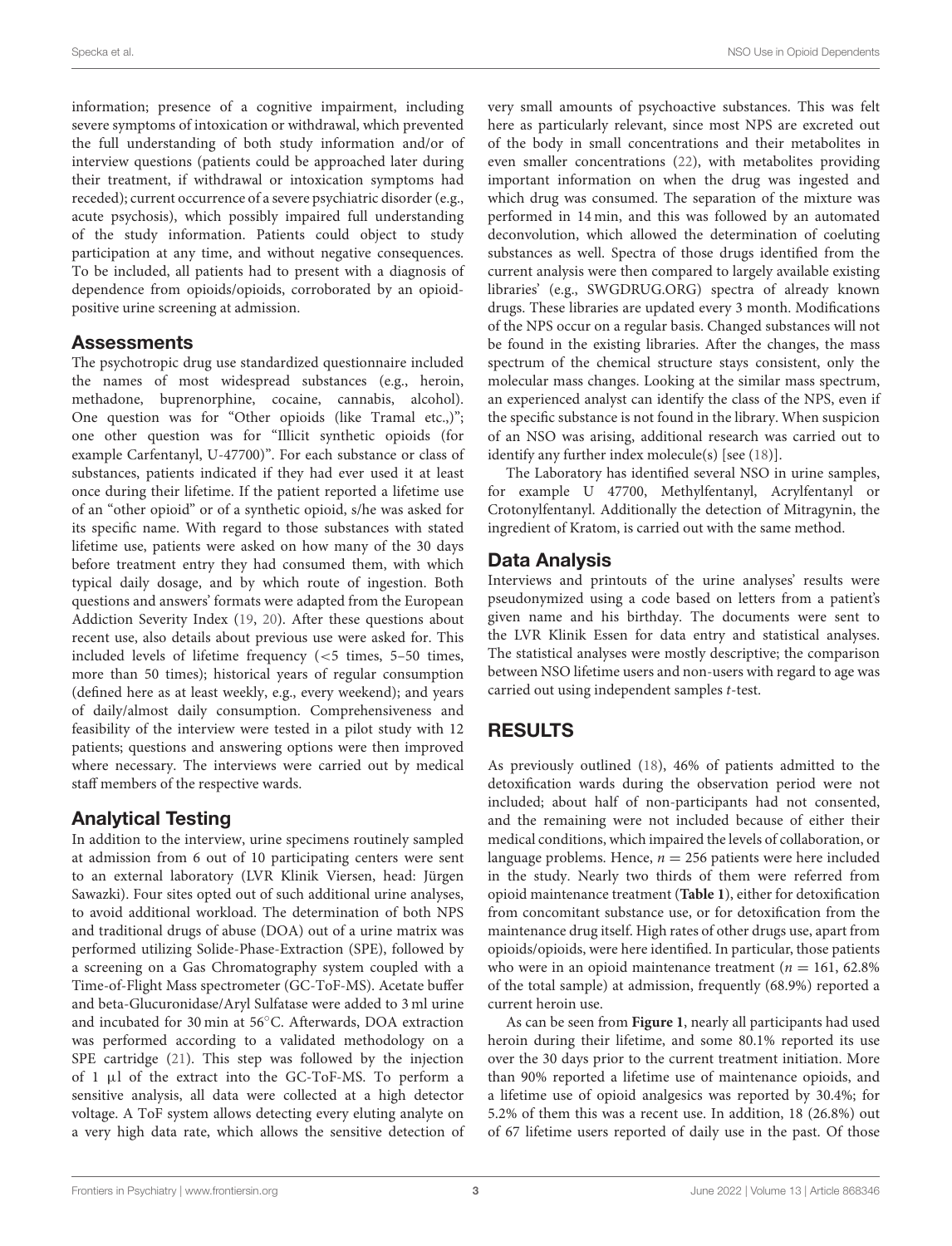#### <span id="page-3-0"></span>TABLE 1 | Sample characteristics.

| Min-max, median<br>20-62, 40<br>Mean (SD)<br>39.8(7.8)<br>Gender<br>Male<br>77.7%<br>Female<br>22.3%<br>57<br>Migrant background <sup>a)</sup><br>44.9%<br>55.1%<br><b>Relationship status</b><br>48.5%<br>Permanent relationship<br>51.5%<br>No permanent relationship<br>Children in household<br>31<br>12.1%<br>87.9%<br>no<br><b>Employment status</b><br>12.9%<br>33<br>Employed<br>75.4%<br>11.7%<br>Other<br>30<br>95.7%<br>4.3%<br><b>No</b><br>11<br><b>Current additional substance use disorders</b><br>79<br>Cocaine<br>30.9%<br>Cannabis<br>31.6%<br>81<br>37.9%<br>97<br>28.1%<br>72<br>Benzodiazepines<br>7.8%<br>20<br>27.7%<br>71<br>None<br><b>Current opioid maintenance</b><br>Methadone, Levomethadone<br>52.7%<br>8.6%<br>22<br>Buprenorphine<br>1.2%<br>Morphine<br>3<br>0.4%<br>Diamorphine<br>1<br>37.1%<br>None<br>95 |              | $\frac{0}{0}$ | n   |
|-------------------------------------------------------------------------------------------------------------------------------------------------------------------------------------------------------------------------------------------------------------------------------------------------------------------------------------------------------------------------------------------------------------------------------------------------------------------------------------------------------------------------------------------------------------------------------------------------------------------------------------------------------------------------------------------------------------------------------------------------------------------------------------------------------------------------------------------------|--------------|---------------|-----|
|                                                                                                                                                                                                                                                                                                                                                                                                                                                                                                                                                                                                                                                                                                                                                                                                                                                 | Age          |               |     |
|                                                                                                                                                                                                                                                                                                                                                                                                                                                                                                                                                                                                                                                                                                                                                                                                                                                 |              |               |     |
|                                                                                                                                                                                                                                                                                                                                                                                                                                                                                                                                                                                                                                                                                                                                                                                                                                                 |              |               |     |
|                                                                                                                                                                                                                                                                                                                                                                                                                                                                                                                                                                                                                                                                                                                                                                                                                                                 |              |               |     |
|                                                                                                                                                                                                                                                                                                                                                                                                                                                                                                                                                                                                                                                                                                                                                                                                                                                 |              |               | 199 |
|                                                                                                                                                                                                                                                                                                                                                                                                                                                                                                                                                                                                                                                                                                                                                                                                                                                 |              |               |     |
|                                                                                                                                                                                                                                                                                                                                                                                                                                                                                                                                                                                                                                                                                                                                                                                                                                                 |              |               |     |
|                                                                                                                                                                                                                                                                                                                                                                                                                                                                                                                                                                                                                                                                                                                                                                                                                                                 | yes          |               | 115 |
|                                                                                                                                                                                                                                                                                                                                                                                                                                                                                                                                                                                                                                                                                                                                                                                                                                                 | no           |               | 141 |
|                                                                                                                                                                                                                                                                                                                                                                                                                                                                                                                                                                                                                                                                                                                                                                                                                                                 |              |               |     |
|                                                                                                                                                                                                                                                                                                                                                                                                                                                                                                                                                                                                                                                                                                                                                                                                                                                 |              |               | 124 |
|                                                                                                                                                                                                                                                                                                                                                                                                                                                                                                                                                                                                                                                                                                                                                                                                                                                 |              |               | 132 |
|                                                                                                                                                                                                                                                                                                                                                                                                                                                                                                                                                                                                                                                                                                                                                                                                                                                 |              |               |     |
|                                                                                                                                                                                                                                                                                                                                                                                                                                                                                                                                                                                                                                                                                                                                                                                                                                                 | yes          |               |     |
|                                                                                                                                                                                                                                                                                                                                                                                                                                                                                                                                                                                                                                                                                                                                                                                                                                                 |              |               | 225 |
|                                                                                                                                                                                                                                                                                                                                                                                                                                                                                                                                                                                                                                                                                                                                                                                                                                                 |              |               |     |
|                                                                                                                                                                                                                                                                                                                                                                                                                                                                                                                                                                                                                                                                                                                                                                                                                                                 |              |               |     |
|                                                                                                                                                                                                                                                                                                                                                                                                                                                                                                                                                                                                                                                                                                                                                                                                                                                 | Unemployed   |               | 193 |
|                                                                                                                                                                                                                                                                                                                                                                                                                                                                                                                                                                                                                                                                                                                                                                                                                                                 |              |               |     |
|                                                                                                                                                                                                                                                                                                                                                                                                                                                                                                                                                                                                                                                                                                                                                                                                                                                 | Daily smoker |               |     |
|                                                                                                                                                                                                                                                                                                                                                                                                                                                                                                                                                                                                                                                                                                                                                                                                                                                 | Yes          |               | 242 |
|                                                                                                                                                                                                                                                                                                                                                                                                                                                                                                                                                                                                                                                                                                                                                                                                                                                 |              |               |     |
|                                                                                                                                                                                                                                                                                                                                                                                                                                                                                                                                                                                                                                                                                                                                                                                                                                                 |              |               |     |
|                                                                                                                                                                                                                                                                                                                                                                                                                                                                                                                                                                                                                                                                                                                                                                                                                                                 |              |               |     |
|                                                                                                                                                                                                                                                                                                                                                                                                                                                                                                                                                                                                                                                                                                                                                                                                                                                 |              |               |     |
|                                                                                                                                                                                                                                                                                                                                                                                                                                                                                                                                                                                                                                                                                                                                                                                                                                                 | Alcohol      |               |     |
|                                                                                                                                                                                                                                                                                                                                                                                                                                                                                                                                                                                                                                                                                                                                                                                                                                                 |              |               |     |
|                                                                                                                                                                                                                                                                                                                                                                                                                                                                                                                                                                                                                                                                                                                                                                                                                                                 | Amphetamine  |               |     |
|                                                                                                                                                                                                                                                                                                                                                                                                                                                                                                                                                                                                                                                                                                                                                                                                                                                 |              |               |     |
|                                                                                                                                                                                                                                                                                                                                                                                                                                                                                                                                                                                                                                                                                                                                                                                                                                                 |              |               |     |
|                                                                                                                                                                                                                                                                                                                                                                                                                                                                                                                                                                                                                                                                                                                                                                                                                                                 |              |               | 135 |
|                                                                                                                                                                                                                                                                                                                                                                                                                                                                                                                                                                                                                                                                                                                                                                                                                                                 |              |               |     |
|                                                                                                                                                                                                                                                                                                                                                                                                                                                                                                                                                                                                                                                                                                                                                                                                                                                 |              |               |     |
|                                                                                                                                                                                                                                                                                                                                                                                                                                                                                                                                                                                                                                                                                                                                                                                                                                                 |              |               |     |
|                                                                                                                                                                                                                                                                                                                                                                                                                                                                                                                                                                                                                                                                                                                                                                                                                                                 |              |               |     |

Frequencies do not always add up to total sample size, due to missing responses. a) Either the patient or at least one parent was foreign born.

76 patients who reported a lifetime use of opioid analgesics, only 27 were able to mention the names of the molecules used, including 4 patients who named 2 substances. Named molecules included: tramadol (18 reports; 66.7% of the named substances), tilidine (5; 18.5%), morphine (5; 18.5%), codeine (2; 7.4%), and hydromorphone (1; 3.7%).

Only  $n = 22$  (8.7% of patients) reported an NSO use during their lifetime, and its recent use was limited to  $n = 2$  (0.8%) cases; one of them reported use on 2 days, and the other one on 14 days, during the 30 days prior to admission. Of the 22 patients who reported a lifetime NSO use, 13 were able to name the respective substances. There were 10 reports of fentanyl, 2 of carfentanyl, and 1 patient reported of U-47200 and U-49200 use.



<span id="page-3-1"></span>FIGURE 1 | Proportion of patients reporting recent (last 30 days before admission to detoxification treatment) or previous use of several classes of opioids.



<span id="page-3-2"></span>Ten out of 22 NSO users had consumed them <5 times during lifetime; for 7 users, number of consumptions was between 5 and 50; and 3 users reported more than 50 consumptions. Two users did not indicate their NSO ingestion lifetime frequency. Only 4 patients (1.6% of the total sample) reported of a regular NSO use, e.g., at least weekly over several weeks, during their lifetime. As can be seen in **[Figure 2](#page-3-2)**, for the study group as a whole there was a clear time sequence for the uptake of regular use of the 4 classes of opioids; more precisely, heroin was the first opioid/opioid, followed by maintenance drugs, then opioid analgesics, and finally NSO.

# Association of NSO Use With Age and Use of Other Drugs

Lifetime NSO users were about 4 years younger, on average, than nonusers (**[Table 2](#page-4-0)**). While in the subgroups of younger patients (20–30-years-old) 6 out of 32 (18.7%) reported of a lifetime NSO use, in the groups aged 31–40 and 41–64 the respective rates were 8.3% (9 out of 108 patients) and 6.3% (7 of 111). Lifetime NSO users also showed statistically significantly higher rates of lifetime opioid analgesics use nad lifetime use of other Novel Synthetic Substances (such as herbal drugs, synthetic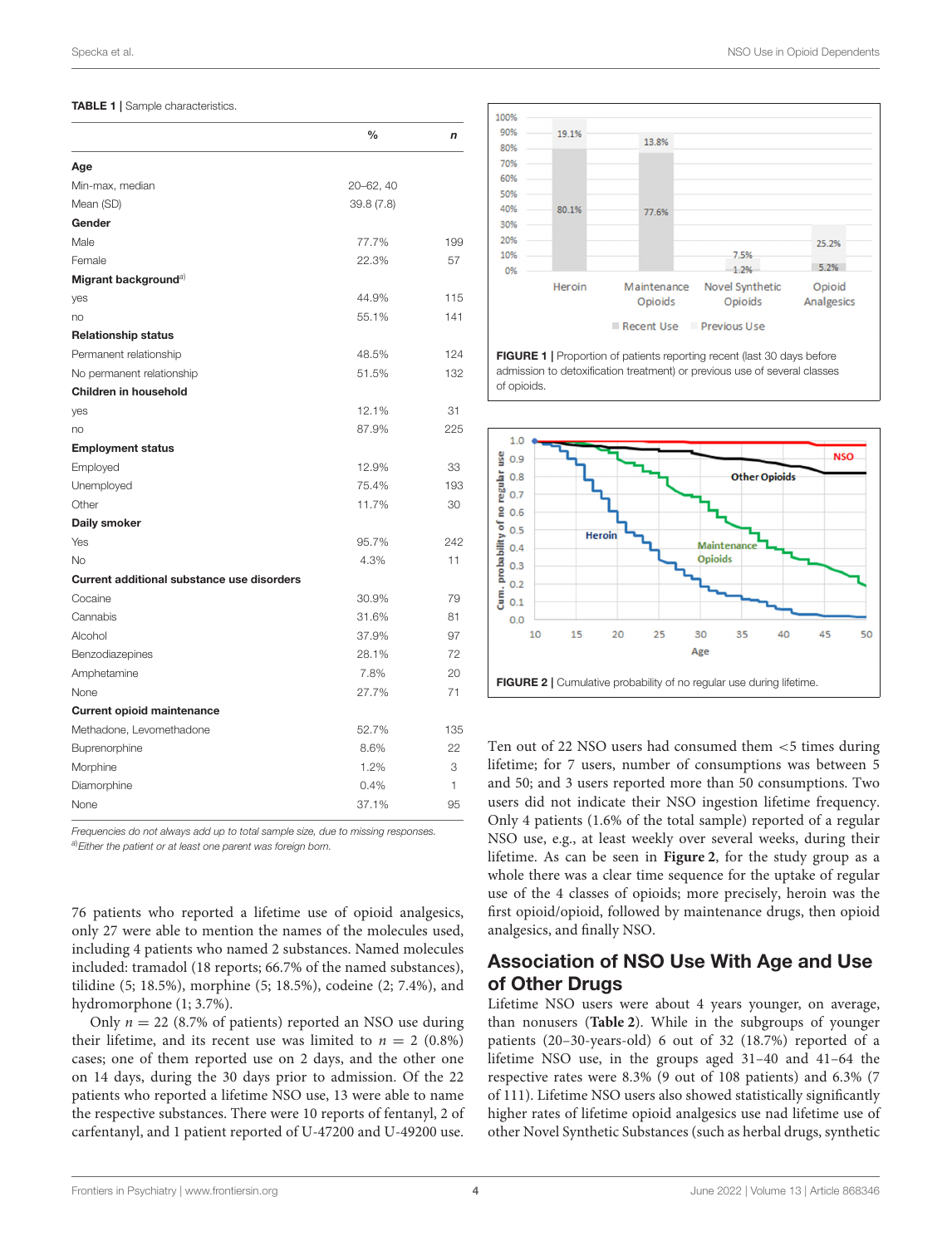#### <span id="page-4-0"></span>TABLE 2 | Opoid use history of patients with or without lifetime NSO use.

|                                                            | Lifetime<br><b>NSO users</b><br>$(n = 22)$ | <b>NSO</b><br>non-users<br>$(n = 228)$ | pb)     |
|------------------------------------------------------------|--------------------------------------------|----------------------------------------|---------|
| Age (mean, SD)                                             | 36.3(7.8)                                  | 40.1(7.7)                              | 0.03    |
| Lifetime opioid analgesics use <sup>a)</sup>               | 11 (45%)                                   | 60 (26.8%)                             | 0.008   |
| Lifetime number of non-opioid<br>drugs (mean, SD)          | 10.5(4.2)                                  | 6.5(3.6)                               | < 0.001 |
| Lifetime use of other Novel<br><b>Synthetic Substances</b> | 11 (50%)                                   | 61 (26.8%)                             | 0.021   |
| Current opioid maintenance<br>treatment                    | 11 (50%)                                   | 82 (36%)                               | 0.19    |

 $a_n = 20/n = 224$  valid cases, respectively.

b)Chi<sup>2</sup> or t-test, respectively.

cannabinoids, synthetic stimulants), and a higher mean number of non-opioid substances consumed during lifetime.

### Results From Urine Analyses

Six of the participating sites sent in urine specimens to a central laboratory. Thereby the urine samples of 181 out of 256 patients were analyzed using a broadband GC-ToF-/MS approach. Of these, 1 was positive for fentanyl; no fentanyl analogs were identified. Conversely, tilidine and tramadol were detected in 2 samples.

### **DISCUSSION**

To the best of our knowledge, data assessing history of NSO use in opioid dependents starting a detoxification treatment, with verification of patient information with the means of enhanced laboratory measurements, were here first provided. Most typical, patients were males, older than 30 years, unemployed, with a history of both heroin use and opioid maintenance treatment. Nearly one third of patients were familiar with opioid analgesics such as morphine, codeine, tilidine or tramadol, but recent use was reported only by 1/20 of patients. About one in four of lifetime opioid analgesics users had used them daily, at least for some time. It seems therefore plausible to assume that at least ¾ or more of lifetime analgesics users had used this substance class without regular prescription (e.g., for a daily treatment of chronic pain). Lifetime use of NSOs was reported by 22 patients, including 2 patients who reported also recent (but still infrequent) use. According to the current laboratory results, no evidence was here identified supporting a possible heroin contamination with NSO.

Present data seem to be at odds with the "opioid crisis" described in a number of English speaking countries. Indeed, the time course of the use of different opioids during lifetime suggested here that heroin most typically anticipated the use of both opioid analgesics and NSOs. These findings are consistent with the relatively low rates of drug fatalities in Germany, where in 2020 some 1,540 deaths were recorded [\(23\)](#page-6-21), including nonoverdose deaths e.g., by suicide, or as a consequence of illicit drug use, e.g., from Aids or Hepatitis C transmitted by shared needles. This means a death rate of 1.9 per 100.000 population in Germany, compared with 21.3 (2019) or 27.7 (2020) in the USA, respectively, only including overdose deaths [\(24\)](#page-6-22). NSO use was detected only in 5/1540 (0.3%) of German fatalities, and often in association with other drugs [\(23\)](#page-6-21).

With clinical guidelines relating to the use of opioid analgesics being similar worldwide [\(25\)](#page-6-23), in Germany the level of opioid analgesics prescription in non-cancer patients is comparatively low [\(26\)](#page-7-0), although these patients are still presenting with levels of risk for developing a prescription opioid use disorder [\(27\)](#page-7-1). However, no evidence of an opioid epidemic comparable to the US one has been described from Germany [\(28\)](#page-7-2). These differences relating to non-medical prescription opioid use may be explained by a range of factors characterizing North America, including: higher level of overall prescription of psychotropics; a health-care system with smaller levels of regulatory access restrictions, hence possibly facilitating diversion; higher rates of patients' expectation of being provided with a potent/effective pain treatment; and strong opioid-related pharmaceutical advertising [\(29\)](#page-7-3).

Only about 8.7% of patients reported here an NSO ingestion over their lifetime; patients reporting fentanyl use  $(n = 12)$ mostly regarded this drug as an NSO  $(n = 10/12)$ , and not as an opioid analgesic. When a lifetime NSO use was reported, the typical frequency of consumption was irregular, and recent use was minimal; this was confirmed by urine screening results. Indeed, for none of the patients their NSO intake was the reason behind the admission to inpatient opioid detoxification treatment.

In 2017, European researchers alerted on the risk of illicit fentanyl mix used in place of heroin or contained in adulterated heroin itself [\(14\)](#page-6-12). These and other warnings have led to an increased awareness of the risks associated with NSOs and to efforts to monitor such risks. Fentanyl and its analogues and/or metabolites were detected in in 23 out of 296 screened urine samples (7.8%) from opioid addicts receiving methadone maintenance treatment in Barcelona, Spain. No other NSOs were found [\(30\)](#page-7-4). Fentanyl analogues were found in 6 out of 211 urine samples from patients admitted to emergency or addiction departments in the French Lorraine region. In 5 of these cases, its presence was justified by their therapeutic use as analgesics. Only patient abused fentanyl as recreational drug. No illegal synthetic opioid was detected [\(31\)](#page-7-5).

A recent overview regarded opioid use in the European countries Germany, France, the United Kingdom, and the Netherlands. Using the same indicators as in the USA, it found no evidence of a current or emerging opioid crisis in these countries, with the exception of Scotland, where opioid-related harms showed a high rate [\(32\)](#page-7-6).

In sum, in contrast to some countries outside Europe, fentanyl and fentanyl analogues do not appear, at present, to play a significant role in opioid use disorders across Europe, where only 0.5 [\(1\)](#page-6-0) to 1.6% [\(33\)](#page-7-7) of patients entering treatment for opioid use disorders mention fentanyl as a primary drug. A remarkable exception is Lithuania with two-digits rates of referrals who present with NSO problems. Similarly, as opposed to those recorded in the USA, rates of fentanyl-related fatal overdoses in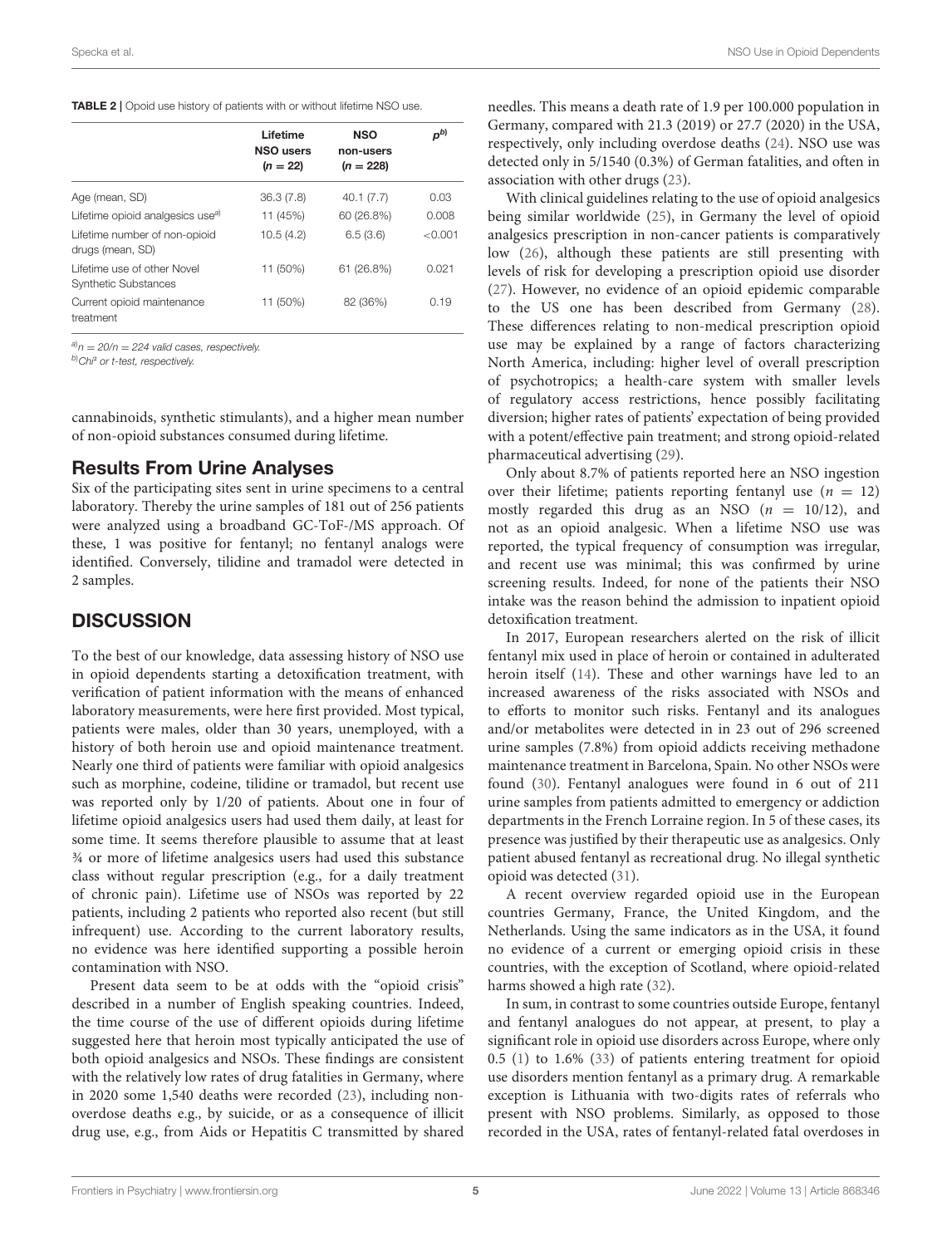Europe may be both lower [\(34,](#page-7-8) [35\)](#page-7-9) and on the decrease as well [\(9\)](#page-6-7). It must be noted, however, that due to their high potency NSO are usually used in very low amounts, and this may be associated with problematic detection issues in some laboratories. In addition to under-reporting, under-detection of cases of NSO use or of related fatal complications is possible [\(9\)](#page-6-7).

The present study was conducted within the context of a broader study investigating NPS use in German patients undergoing in-patient detoxification treatment from illicit drugs, whose results were published elsewhere [\(18\)](#page-6-16). There, selfreported lifetime consumption of NPS was frequent (32.6%) and concerned mostly synthetic cannabinoids, but regular use during lifetime and also recent use was rare. In contrast to that former publication, here the self-reported prevalence of NSO and opioid analgesics use was presented and discussed for opioid dependents only, the database was broadened by adding one more study site, the temporal pattern of regular use of different classes of opioids was included, details were given about which opioids had been used during lifetime.

# LIMITATIONS

One could wonder about those biases here introduced after having excluded from participation a large proportion (46%) of patients not willing or able to participate. In fact, it is unknown if these groups of patients could have presented with a radically different pattern of NSO use.

The majority (63%) of the sample were opioid maintenance patients, which roughly resembles the opioid dependent population in Germany [56% [\(36\)](#page-7-10)]. It may be asked whether these patients are less likely than currently untreated opioid dependents to be taking drugs that include fentanyl. More than two thirds of the maintenance patients in detoxification treatment, though, were concomitant users of other opioids, and therefore at risk for current NSO use (which might possibly gain additional attraction by the fact that NSOs are not detected in routine urine analyses during opioid maintenance treatment). Regarding possible lifetime NSO and opioid analgesics use, it has to be taken into account that opioid dependence is a relapsing disorder, characterized by alternating periods of active use, opioid maintenance treatment (with or without concomitant drug use), and abstinence [\(37\)](#page-7-11). There seems to be no strong reason to assume that those patients who were recently in maintenance treatment differ fundamentally from recently untreated opiate dependents, with regard to their lifetime substance use patterns.

Furthermore, this was a cross-sectional investigation, hence characterized by selection biases; for example, those opioid addicts who had died in the community after having ingested an NSO were here per definition not included. Previous NSO users were here significantly younger than non NSO users. This may suggest the presence of a cohort effect, hence one could argue that higher prevalence levels of NSO use will be possibly identified in OUD patients in the future.

Elaborated drug urine analysis (GC-ToF-MS) regarding NPS (including NSO) were carried out for 6 out of 10 study sites.

In the remaining 4 sites drug urine screening was carried only using standard enzyme-immunoassays which do not detect NSO. We do not know whether detectable NSO use of patients might differ between sites with or without elaborated analysis. The 4 cities in which the non-participating sites were situated, ranked 2nd, 3rd, 9th, and 10th with regard to population size. If supply with "novel" psychotropic substances is associated with degree of urbanity, we do not expect a considerable influence of (non- )participation in the additional urine analyses on overall findings and conclusions. Self-reported recent use of NSO was  $n = 2$  in the group of patients with elaborated urine analyses, and  $n = 1$  in the other group.

Finally, although laboratory results may have helped to better interpret current findings, self-reports are unable to reveal the occurrence of an NPS/NSO use unknown to the consumer; this may have decreased the lifetime NSO use levels here reported. Users of fentanyl might be unaware of this, if it is mixed with heroin or other drugs, without the knowledge of the consumer [\(38\)](#page-7-12). Given the near zero rate of urinedetected NSOs, this risk seems to be low in the studied sample. Also, it is possible that drugs sold in pill form are thought to be these drugs to the consumer, but can turn out to be fentanyl, but patients in the present sample did not report of using opiates sold in pill form. Moreover, users might be aware of having purchased an uncommon opioid, but do not know which class it actually belonged this to. Less than half of NSO users were able to report the name of the molecule which had been ingested; one could then argue that maybe some of these drugs were indeed opioid analgesics and not NSOs. So the present data might in part be more reflective of how many people are being told they are using fentanyl. How to assess lifetime use of such a kind remains a matter of discussion.

The present data might therefore in part be more reflective of how many people are actually being told they are using fentanyl. How to assess lifetime use of such a kind remains a matter of discussion.

# **CONCLUSIONS**

It is here suggested that both NSO and opioid analgesics may not play a relevant role in the development and the course of an OUD in German opioid dependent patients referred for an inpatient detoxification treatment.

# DATA AVAILABILITY STATEMENT

The raw data supporting the conclusions of this article will be made available by the authors, without undue reservation.

# ETHICS STATEMENT

The studies involving human participants were reviewed and approved by Ethics Board of the Medical Faculty, University Duisburg-Essen. The patients/participants provided their written informed consent to participate in this study.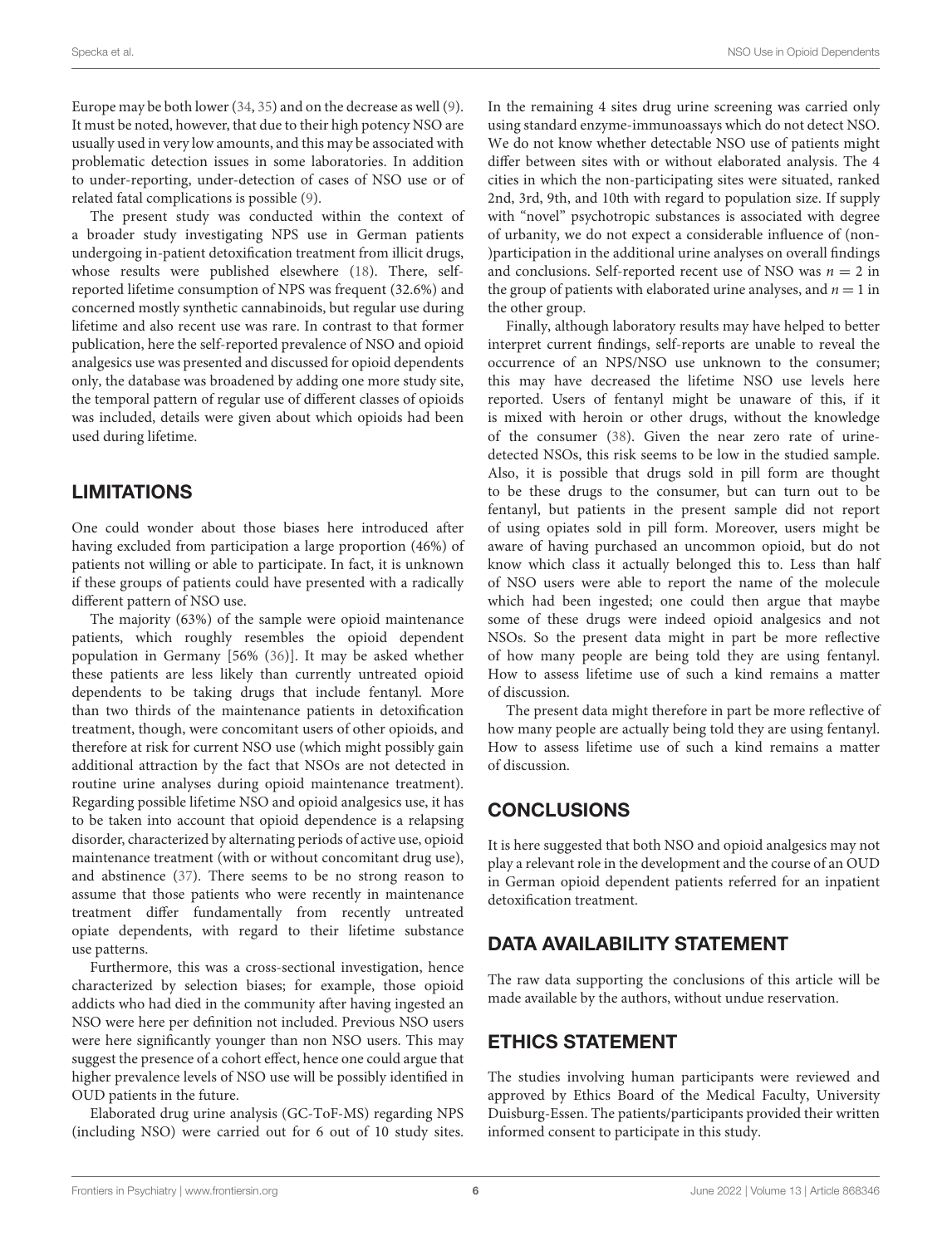# AUTHOR CONTRIBUTIONS

MS and NS designed the study, carried out the data analysis, and interpreted the results. MS wrote the manuscript. JS and LS designed and carried out analyses of biological samples and wrote a description of the technical details. TK, UB, SK, RS, TG, HE, AN, BZ, and KS discussed the study design, organized the acquisition of data, and contributed to the interpretation of results. FS reviewed earlier drafts of the manuscript. The authors agree to be accountable for all aspects of the work in ensuring that questions related to the accuracy or integrity of any part of the work are appropriately investigated and resolved.

### **REFERENCES**

- <span id="page-6-0"></span>1. EMCDDA European Monitoring Centre for Drugs and Drug Addiction, European Drug Report 2019: Trends and Developments. Luxembourg: Publications Office of the European Union (2020). Available online at: [https://](https://www.drugsandalcohol.ie/30619/1/EMCDDA_2019.pdf) [www.drugsandalcohol.ie/30619/1/EMCDDA\\_2019.pdf](https://www.drugsandalcohol.ie/30619/1/EMCDDA_2019.pdf) (accessed March 3, 2022).
- <span id="page-6-1"></span>2. Mattson CL, Tanz LJ, Quinn K, Kariisa M, Patel P, Davis NL. Trends and geographic patterns in drug and synthetic opioid overdose deaths— United States, 2013–2019. MMWR Morb Mortal Wkly Rep. (2021) 70:202– 7. doi: [10.15585/mmwr.mm7006a4](https://doi.org/10.15585/mmwr.mm7006a4)
- <span id="page-6-2"></span>3. Lam T, Kuhn L, Hayman J, Middleton M, Wilson J, Scott D, et al. Recent trends in heroin and pharmaceutical opioid-related harms in Victoria, Australia up to 2018. Addiction. (2020) 115:261–9. doi: [10.1111/add.14784](https://doi.org/10.1111/add.14784)
- <span id="page-6-3"></span>4. Alho H, Dematteis M, Lembo D, Maremmani I, Roncero C, Somaini L. Opioid-related deaths in Europe: Strategies for a comprehensive approach to address a major public health concern. Int J Drug Policy. [\(2020\) 76:102616. 10.1016/j.drugpo.2019.102616 doi: 10.1016/j.drugpo.2019.](https://doi.org/10.1016/j.drugpo.2019.102616) 102616
- <span id="page-6-4"></span>5. Helmerhorst GT, Teunis T, Janssen SJ, Ring D. An epidemic of the use, misuse and overdose of opioids and deaths due to overdose, in the United States and Canada: is Europe next? Bone Joint J. (2017) 99-B:856– 64. doi: [10.1302/0301-620X.99B7.BJJ-2016-1350.R1](https://doi.org/10.1302/0301-620X.99B7.BJJ-2016-1350.R1)
- <span id="page-6-5"></span>6. Lovrecic B, Lovrecic M, Gabrovec B, Carli M, Pacini M, Maremmani AGI, et al. Non-medical use of novel synthetic opioids: a new challenge to public health. Int J Environ Res Public Health. (2019) 16:177. doi: [10.3390/ijerph16020177](https://doi.org/10.3390/ijerph16020177)
- 7. Baumann MH, Tocco G, Papsun DM, Mohr AL, Fogarty MF, Krotulski AJ. U-47700 and its analogs: non-fentanyl synthetic opioids impacting the recreational drug market. Brain Sci. (2020) 10:895. doi: [10.3390/brainsci10110895](https://doi.org/10.3390/brainsci10110895)
- <span id="page-6-6"></span>8. Arillotta D, Schifano F, Napoletano F, Zangani C, Gilgar L, Guirguis A, et al. Novel opioids: systematic web crawling within the e-Psychonauts' scenario. Front Neurosci. (2020) 14:149. doi: [10.3389/fnins.2020.00149](https://doi.org/10.3389/fnins.2020.00149)
- <span id="page-6-7"></span>9. European Monitoring Centre for Drugs and Drug Addiction. Drug-Related Deaths and Mortality in Europe: Update From the EMCDDA Expert Network, Technical Report. Luxembourg: Publications Office of the European Union (2021). Available online at: [https://www.emcdda.europa.eu/system/](https://www.emcdda.europa.eu/system/files/publications/13762/TD0221591ENN.pdf) [files/publications/13762/TD0221591ENN.pdf](https://www.emcdda.europa.eu/system/files/publications/13762/TD0221591ENN.pdf) (accessed April 26, 2022).
- <span id="page-6-8"></span>10. Gill H, Kelly E, Henderson G. How the complex pharmacology of the fentanyls contributes to their lethality. Addiction. (2019) 114:1524– 5. doi: [10.1111/add.14614](https://doi.org/10.1111/add.14614)
- <span id="page-6-9"></span>11. Hedrick SL, Luo D, Kaska S, Niloy KK, Jackson K, Sarma R, et al. Design, synthesis, and preliminary evaluation of a potential synthetic opioid rescue agent. J Biomed Sci. (2021) 28:62. doi: [10.1186/s12929-021-00758-y](https://doi.org/10.1186/s12929-021-00758-y)
- <span id="page-6-10"></span>12. Jones CM. Heroin use and heroin use risk behaviors among nonmedical users of prescription opioid pain relievers – United States, 2002-2004 and 2008-2010. Drug Alcohol Depend. (2013) 132:95– 100. doi: [10.1016/j.drugalcdep.2013.01.007](https://doi.org/10.1016/j.drugalcdep.2013.01.007)

### FUNDING

This study was conducted as part of project JUSTSO, funded by the European Union's Justice Programme—Drugs Policy Initiatives (Number: 806996—JUSTSO—JUST-2017-AG-DRUG). Urine analyses were financially supported by the Fachverband Qualifizierte stationäre Akutbehandlung Drogenabhängiger e.V.

### ACKNOWLEDGMENTS

We acknowledge support by the Open Access Publication Fund of the University of Duisburg-Essen.

- <span id="page-6-11"></span>13. Muhuri PK, Gfroerer JC, Davies MC; Substance Abuse and Mental Health Services Administration. Associations of Nonmedical Pain Reliever Use and Initiation of Heroin Use in the United States. Rockville, MD: CBHSQ Data Review (2013). Available online at: [https://www.samhsa.gov/data/sites/default/files/DR006/DR006/nonmedical](https://www.samhsa.gov/data/sites/default/files/DR006/DR006/nonmedical-pain-reliever-use-2013.htm)[pain-reliever-use-2013.htm](https://www.samhsa.gov/data/sites/default/files/DR006/DR006/nonmedical-pain-reliever-use-2013.htm) (accessed April 26, 2022).
- <span id="page-6-12"></span>14. Pichini S, Pacifici R, Marinelli E, Busardò FP. European drug users at risk from illicit fentanyls mix. Front Pharmacol. (2017) 8:785. doi: [10.3389/fphar.2017.00785](https://doi.org/10.3389/fphar.2017.00785)
- <span id="page-6-13"></span>15. Wilde M, Sommer MJ, Auwärter V, Hermanns-Clausen M. Acute severe intoxication with cyclopropylfentanyl, a novel synthetic opioid. Toxicol Lett. (2020) 320:109–12. doi: [10.1016/j.toxlet.2019.11.025](https://doi.org/10.1016/j.toxlet.2019.11.025)
- <span id="page-6-14"></span>16. Prekupec MP, Mansky PA, Baumann MH. Misuse of novel synthetic opioids: a deadly new trend. J Addict Med. (2017) 11:256–65. doi: [10.1097/ADM.0000000000000324](https://doi.org/10.1097/ADM.0000000000000324)
- <span id="page-6-15"></span>17. Mohr AL, Friscia M, Papsun D, Kacinko SL, Buzby D, Logan BK. Analysis of Novel Synthetic Opioids U-47700, U-50488 and Furanyl Fentanyl by LC-MS/MS in Postmortem Casework. J Anal Toxicol. (2016) 40:709– 17. doi: [10.1093/jat/bkw086](https://doi.org/10.1093/jat/bkw086)
- <span id="page-6-16"></span>18. Specka M, Kuhlmann T, Sawazki J, Bonnet U, Steinert R, Cybulska-Rycicki M, et al. and Scherbaum N. Prevalence of novel psychoactive substance (NPS) use in patients admitted to drug detoxification treatment. Frontier Psychiatry. (2020) 11:569. doi: [10.3389/fpsyt.2020.00569](https://doi.org/10.3389/fpsyt.2020.00569)
- <span id="page-6-17"></span>19. Gsellhofer B, Küfner H, Voigt M, Weiler D. European Addiction Severity Index EuropASI. Manual für Training und Durchführung. Hohengehren: Schneider 1999
- <span id="page-6-18"></span>20. Blanken P, Hendriks V, Pozzi G, Tempesta E, Hartgers Ch, Koeter M,et al. European Addiction Severity Index. EuropASI. A Guide to Training and Administering EuropASI Interviews. Brussels: European Cooperation in the field of scientific and technical research (1994).
- <span id="page-6-19"></span>21. Schaaf L, Gerhards P, de Dobbeleer I. Sensitive Screening for Drugs of Abuse in Human Urine Using Single Quadrupole GC-MS Following a Simple Solid Phase Extraction, Technical Note 10592, Thermo Fisher Scientific. (2018). Available online at: [https://gcms.labrulez.com/labrulez-bucket-strapi-h3hsga3/paper/](https://gcms.labrulez.com/labrulez-bucket-strapi-h3hsga3/paper/tn-10592-gc-ms-drugs-abuse-human-urine-tn10592-en.pdf) [tn-10592-gc-ms-drugs-abuse-human-urine-tn10592-en.pdf](https://gcms.labrulez.com/labrulez-bucket-strapi-h3hsga3/paper/tn-10592-gc-ms-drugs-abuse-human-urine-tn10592-en.pdf) (accessed April 26, 2022).
- <span id="page-6-20"></span>22. Baselt RC. Disposition of Toxic Drugs an Chemicals in Man. 11th ed. Seal Beach, CA: California Biomedical Publications (2017).
- <span id="page-6-21"></span>23. Drogenbeauftrage der Bundesregierung. Rauschgifttote nach Todesursachen [Drug deaths and their causes]. (2021). Available online at: [https://](https://www.bundesdrogenbeauftragter.de/assets/Presse/2021/CDR_2020_Bula_Rauschgifttote_nach_Todesursachen_-_Ver%C3%A4nderung_2019-2020.pdf) [www.bundesdrogenbeauftragter.de/assets/Presse/2021/CDR\\_2020\\_Bula\\_](https://www.bundesdrogenbeauftragter.de/assets/Presse/2021/CDR_2020_Bula_Rauschgifttote_nach_Todesursachen_-_Ver%C3%A4nderung_2019-2020.pdf) [Rauschgifttote\\_nach\\_Todesursachen\\_-\\_Ver%C3%A4nderung\\_2019-2020.](https://www.bundesdrogenbeauftragter.de/assets/Presse/2021/CDR_2020_Bula_Rauschgifttote_nach_Todesursachen_-_Ver%C3%A4nderung_2019-2020.pdf) [pdf](https://www.bundesdrogenbeauftragter.de/assets/Presse/2021/CDR_2020_Bula_Rauschgifttote_nach_Todesursachen_-_Ver%C3%A4nderung_2019-2020.pdf) (accessed January 27, 2022).
- <span id="page-6-22"></span>24. Ahmad F, Rossen L, Sutton P. Provisional Drug Overdose Death Counts. National Center for Health Statistics (2021). Available online at: [https://www.](https://www.cdc.gov/nchs/nvss/vsrr/drug-overdose-data.htm) [cdc.gov/nchs/nvss/vsrr/drug-overdose-data.htm](https://www.cdc.gov/nchs/nvss/vsrr/drug-overdose-data.htm) (accessed March 19, 2022)
- <span id="page-6-23"></span>25. Häuser W, Schug S, Furlan A. The opioid epidemic and national guidelines for opioid therapy for chronic non-cancer pain. A perspective from different continents. Pain Rep. (2017) 2:1–11. doi: [10.1097/PR9.0000000000000599](https://doi.org/10.1097/PR9.0000000000000599)